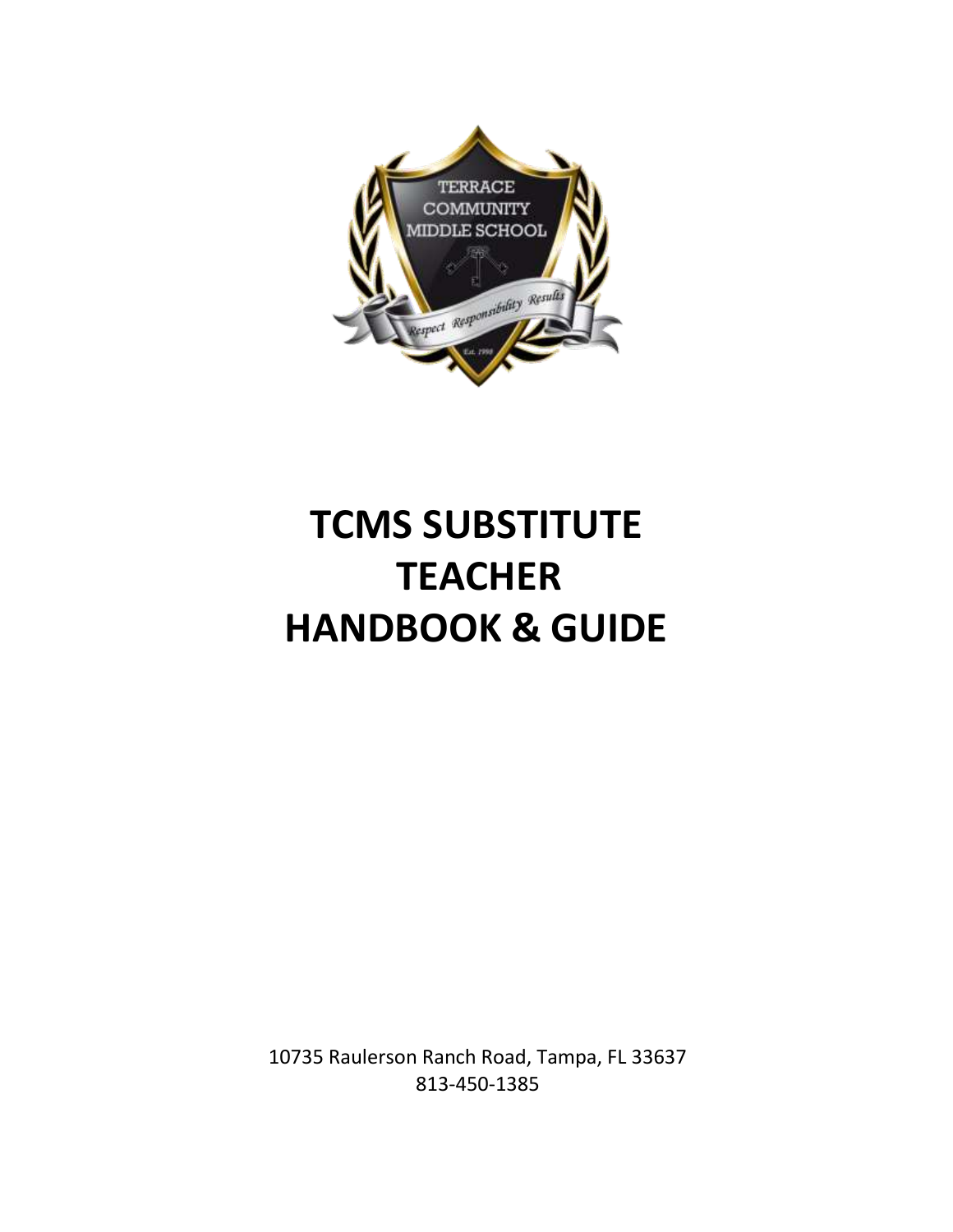# **INTRODUCTION**

This handbook is designed to provide information to substitute teachers which will help them be more successful in performing the functions of an effective substitute teacher.

Substitute teaching can be very difficult but also very rewarding. Those who are emotionally and intellectually prepared for the job will be most effective in meeting the needs of the students and the school as a whole

The basic role and responsibility of the substitute is to carry out the instructions of the school and the teacher in the most effective manner possible.

## **"There is no substitute for a good substitute teacher."**

### **A Few Facts about Substitute Teaching**

- Students end up spending one full year of their K-12 education with a substitute teacher.
- The #1 request by substitute teachers is training in how to successfully manage inappropriate behavior situations.
- The #1 request by permanent teachers and school administrators are that substitute teachers conduct themselves as professionals.
- The #1 request by students is that the substitute teacher presents stimulating lessons andexciting fill-in activities.
- The #1 reason substitute teachers love their job is flexibility. The #2 reason is they love their students.

Substitute teachers are crucial to providing support to TCMS. Each daythat the substitute teacher is in the classroom, *is a day of education for our students*. Your work plays a vital role in maintaining continuity of instruction and a positive learning environment.

TCMS expects our substitute teachers to be professional and prepared. It is expected that substitutes will be confidential and will feel like a part of the school, be loyal to it, and support its mission to educate students to the best of our ability. We also expect them to be competent, patient, resourceful, independent, and an advocate for students.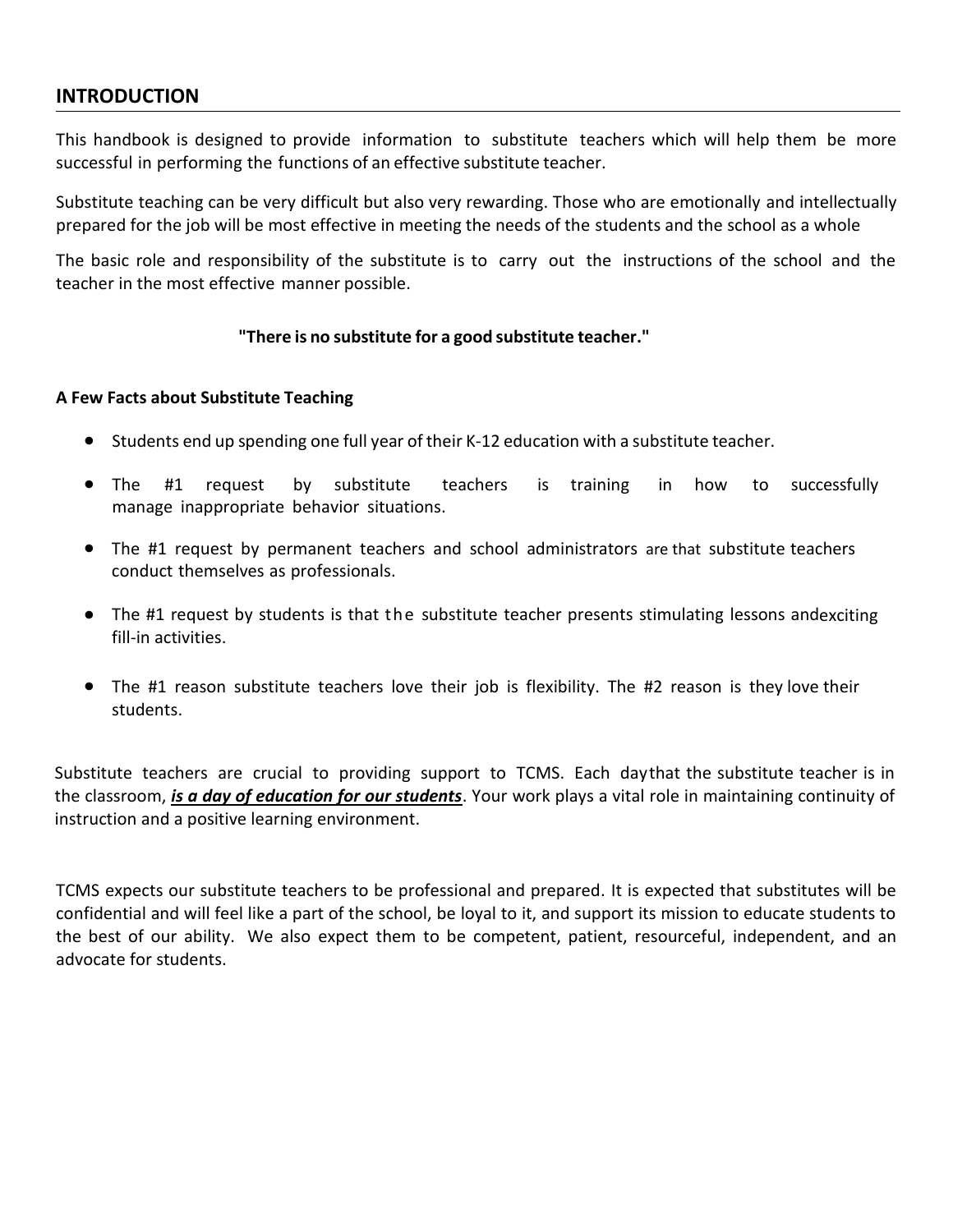#### **Dress and Grooming**

Substitute teachers are expected to dress professionally and appropriately. Dress neatly a n d a p p r o p r i a t e l y for the workday.

#### **Remember, a more formal dress often helps to establish authority**.

Exercise good judgment in physical appearance, clothing, and hygiene.

#### **Examples of INAPPROPRIATE attire:**

- All substitutes should dress modestly and present a neat, clean appearance.
- Blue jeans (except on Fridays) sweat pants, sweatshirts, and shorts should not be worn except for special activities as directed by the principal.
- Blouses,shirts, spaghetti straps, or topsthat reveal the midriff or chest **SHOULD NEVER BE** worn.
- Hats and caps are not appropriate for wear inside the buildings.
- Clothing that contains messages that promote alcohol, drugs, tobacco, or contains obscene or suggestive language or any other type of message that may cause a disruption or disturbance **SHOULD NEVER BE** worn.

#### **Dress Down Fridays** are at the discretion of the administration.

**Personal calls** are not allowed when students are in your care. Personal cell phones must be silenced at all times. We recognize that emergencies can happen, so if you need to make a personal call, please gain permission from the administration. Nor may you use any other personal items during class time such as: Tablets, Laptops, Smartphones, personal reading material, and/or knitting or crocheting items. Remember, you are there for the students.

Always use common sense when an **accident** or **injury** occurs**.** Attend to the student involved and send a reliable student to the clinic, main office, or closest adult for assistance. Alert the main office as quickly as possible. If a student becomes **ill** they should NOT be sent to the health clinic or main office alone. Either send a reliable classmate as an escort or secure help from another staff member.

At various times during the year, fire and tornado drills, etc. are held. The fire alarm may soundat any time during the school day. Emergency information can be found in the clear folder that is located by the door. This folder contains the Crisis Management Plan and student rosters. The Grade Level Administrator or designee will acquaint each substitute with building rules, the school schedule, and other routines that affect all teachers.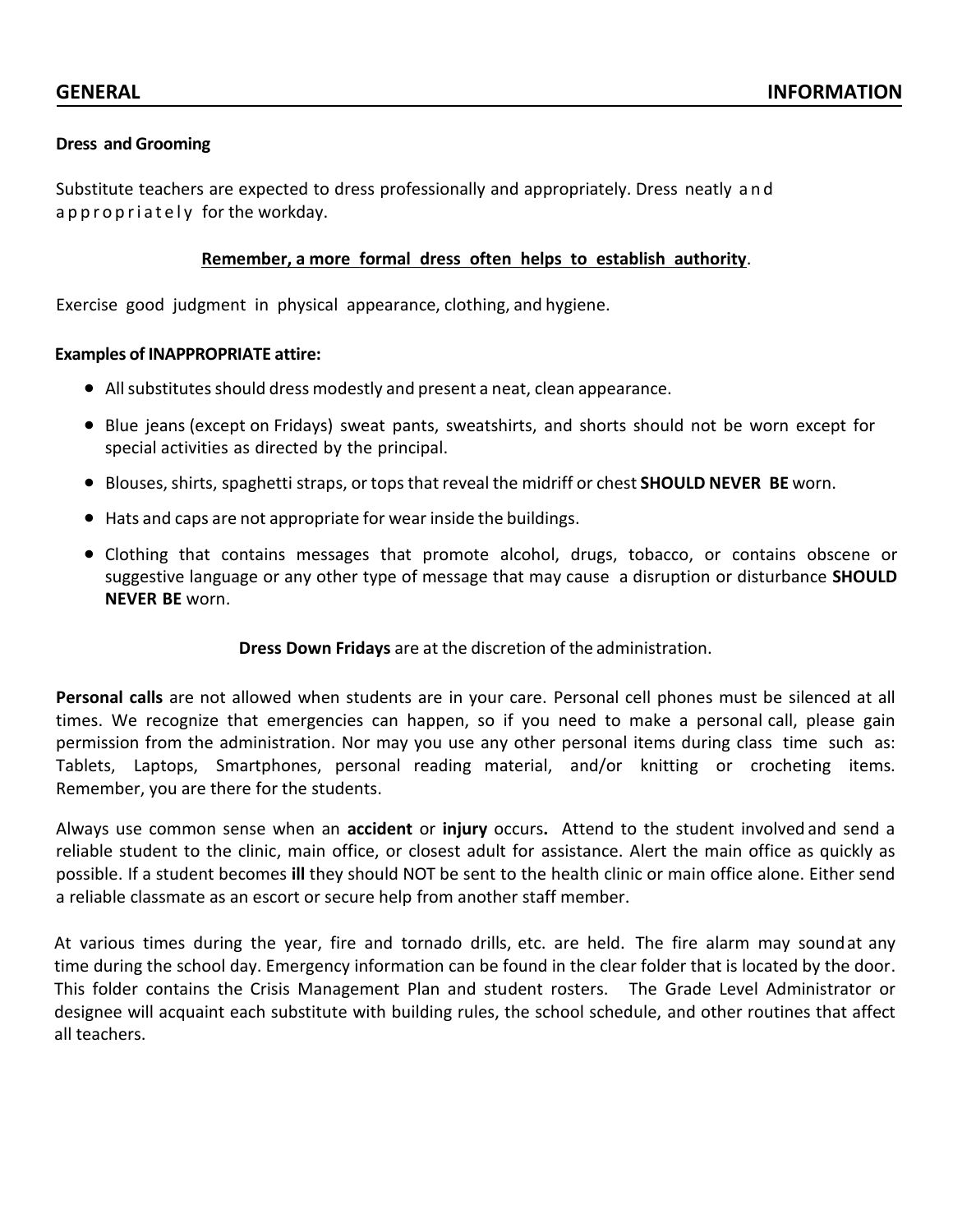#### **WHEN YOU ARRIVE AT THE SCHOOL**

Substitutes should report directly to the main office upon arrival to check in with the front desk to retrieve your classroom assignment and keys.

#### **WHEN YOU ARRIVE IN YOUR CLASSROOM**

Locate the teacher's lesson plan and attendance rosters. You are expected to follow the lesson plan to the best of your ability. When the classroom teacher returns, he or she should find the instructional program has progressed as intended.

However, sometimes resourcefulness is needed if something unexpected occurs please plan and develop strategies to address various scenarios. You will find some helpful websiteslater in this handbook.

#### **WHEN YOU ARE TEACHING**

One of the most significant things you can do to ensure a successful experience for yourself and your students is to plan and establish an effective substitute routine. Your preparedness will go a long way in setting the tone for the day. Doing so will allow youto be organized and in control. Make a plan for how you will manage the following:

- Taking attendance
- Dealing with tardy students
- Dealing with students who lack materials
- Passing out instructional materials
- Handling equipment
- Labeling student papers
- Collecting student work
- Preparing to leave at the end of class

#### **NEVER LEAVE STUDENTS UNATTENDED!**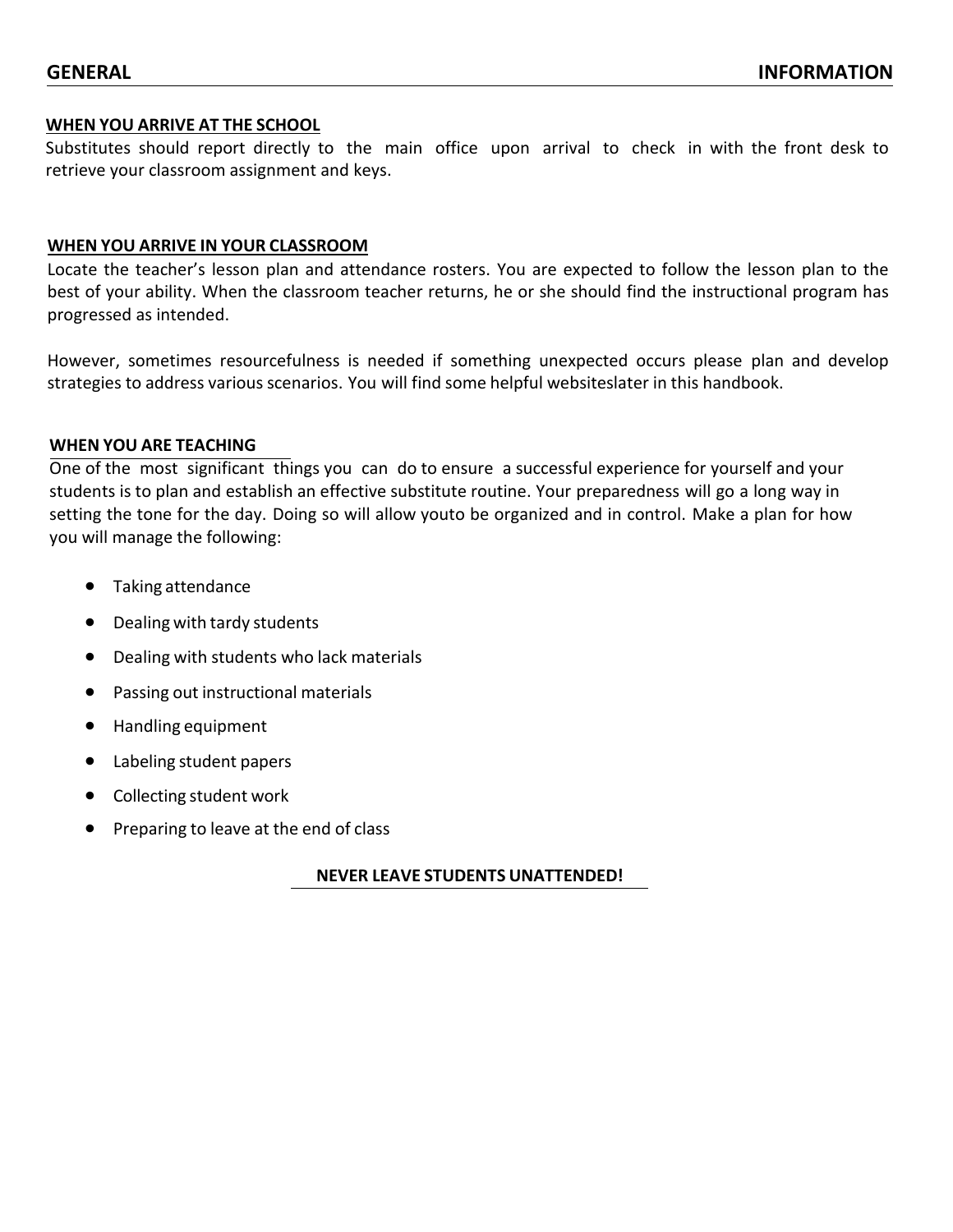**Begin teaching the class immediately**. As a guest teacher, you are expected to carry out the lesson plans and assigned duties to the best of your ability. Be sure your directions to the students are clear by checking for understanding and that supervision of the learning environment is provided.

Work to establish rapport with the students. Tell them your name and explain that you are substituting for their classroom teacher. Treat the students with respect and courtesy.

- 1. Notes from parents, or unusual circumstances, should be sent directly to the main office. Examples include requests for permission to be dismissed early or to be excusedfrom an activity.
- 2. **Student Discipline**  Students are familiar with discipline plans left by their teacher; please try to follow them. Here are some tips from educational experts:
	- **Use a positive approach**  Start with a **positive correction.** Be direct with your request for positive behavior; a direct request to a student to appropriately behave is better than a negative request to stop misbehavior. It is better to use a soft, firm voice rather than a loud voice. Making eye contact will help convey your message.
	- **Give the student time to comply**  After you make a clear request for positive behavior from a student, give him/her a moment to comply. Be sure to maintain eye contact and restate the request calmly if necessary.
	- **Don't take it personally**  It is important to stay emotionally detached and remainprofessional.
	- **Common sense** should be used anytime you are working with students. Make all consequences fit the infraction.
	- **Exercise self‐control** by always being in control. As the adult in the classroom,the substitute teacher is expected to be the authority figure.

### **Treat allstudents with respect.**

Avoid any discussions that contain controversial topics, personal qualities,decisions, opinions, or judgments.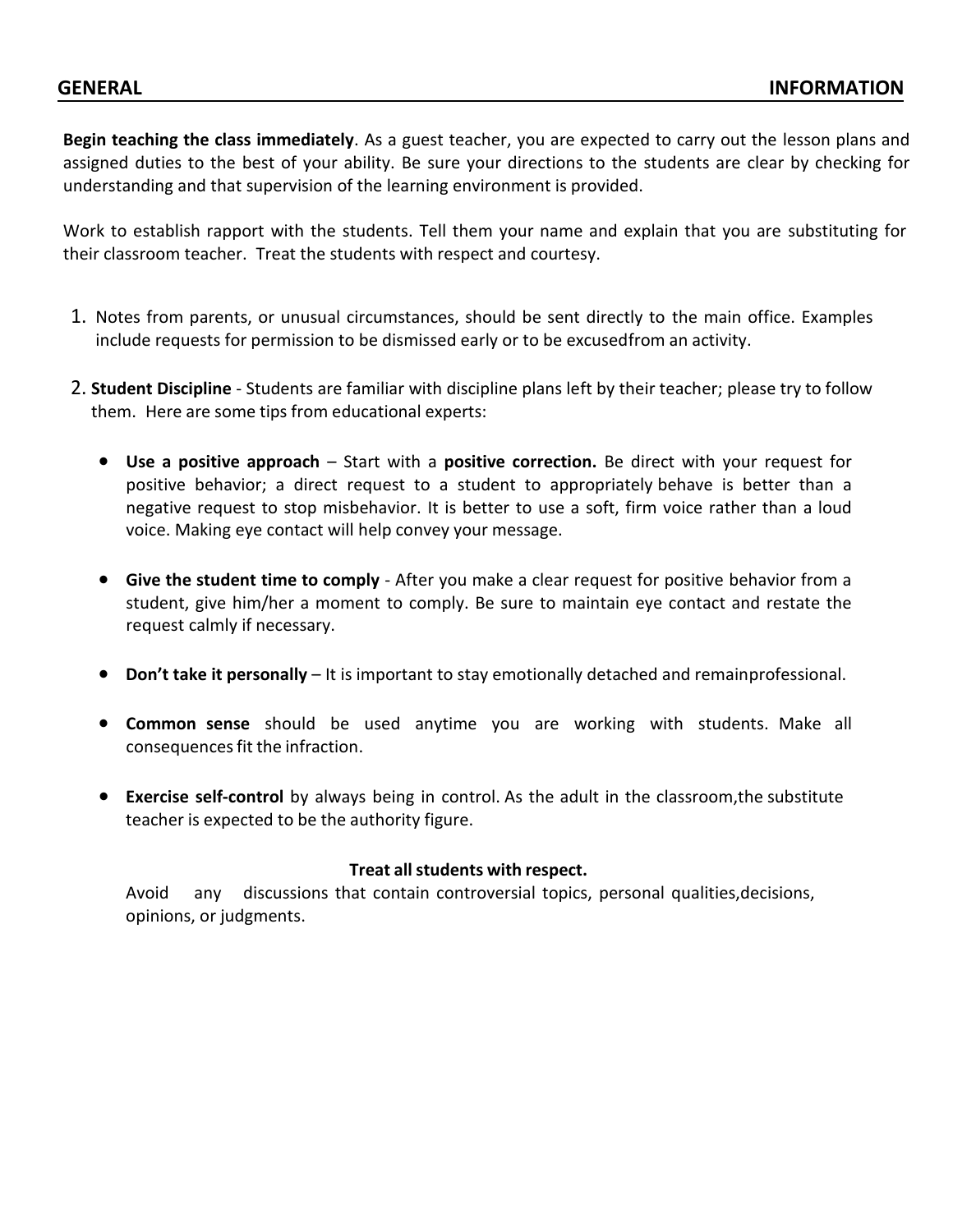If a student becomes non-compliant, there are several techniques you should try that may prevent the situation from escalating:

- **Proximity** is a strategy that is effective for good classroom management. Standing near a disruptive student, while continuing to instruct, will often change their behavior.
- **Relocating** students may be done, but should only be done if other requests to stop the undesired action fail. Asking students to change seat locations may be disruptive and challenging.
- **Never degrade** or intimidate students. Always stick to the rules. Remember, being fair and consistent is an important feature of working with students.
- **Avoid giving threats or ultimatums** Try a calm, matter-of-fact approach void ofemotion or sarcasm. Reinforce the idea of consequences when a student chooses to misbehave.

If a student remains non-compliant after trying all the above-mentioned techniques, you will need to implement the specific building discipline procedures outlined in the student handbook. Always consult a school administrator for major discipline issues including when safety is being compromised.

#### **WHAT YOU CAN EXPECT FROM THE SCHOOL**

- 1. If you are unfamiliar with our school, an administrator or designee will accompany you to the classroom and briefly help you get oriented to the job and the school. Please ask for any needed assistance.
- 2. Neighboring teachers will be glad to help you just ask!

#### **BEFORE YOU LEAVE**

- 1. Secure the classroom by turning off lights and equipment, closing windows, and lock all doors.
- 2. Check in with an administrator or designee before you leave for the day. You need to return keys and clock out in Paycor.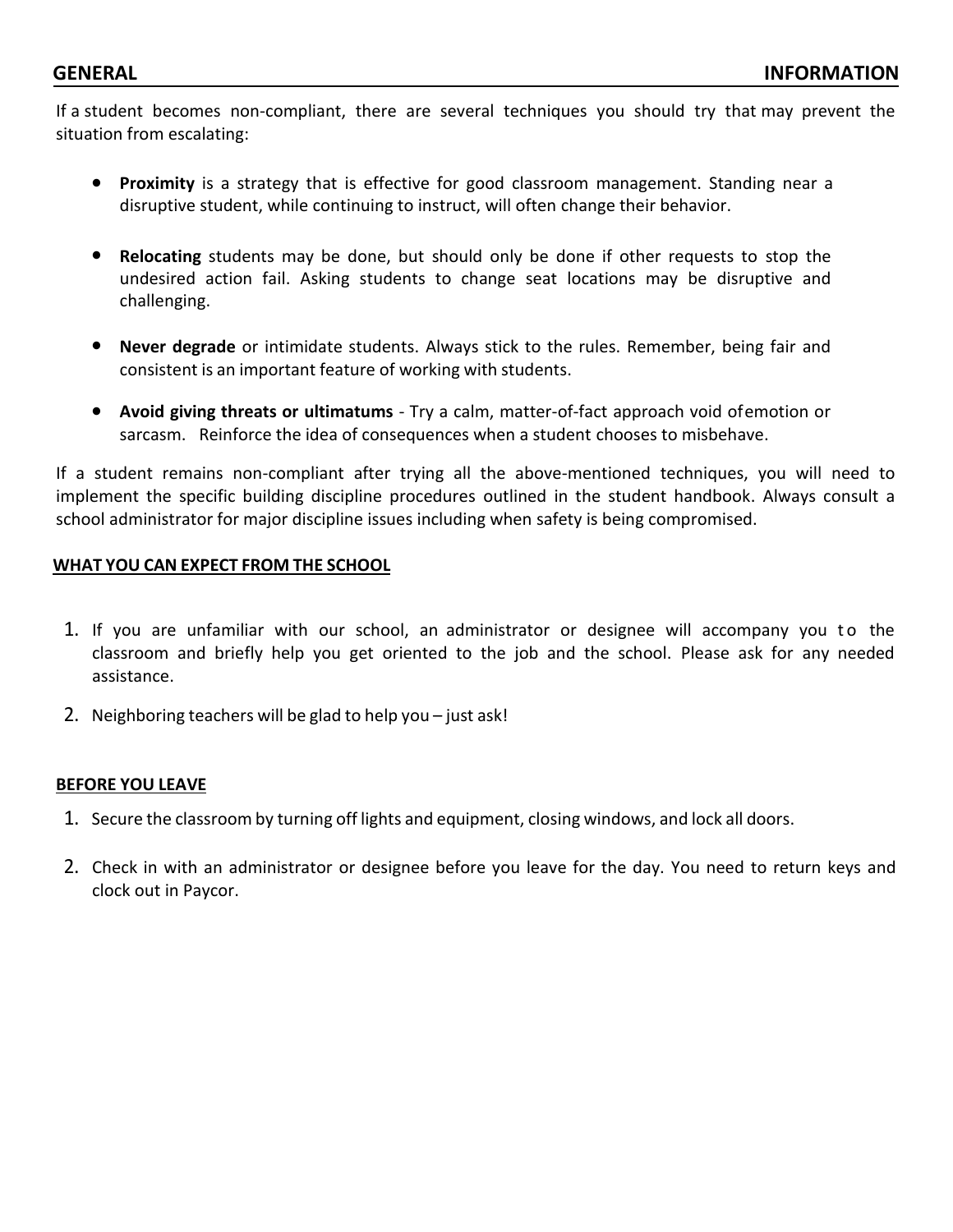### **RECOMMENDATIONS**

If you follow the recommendations listed below, you will avoid most of the "common" mistakes made by substitute personnel:

- Follow available lesson plans as closely as possible.
- Remember you are not their friend. You are there to replace their teacher for the day. It is fine to smile and be polite, but try and avoid being too friendly. Make sure to be firm in your expectations and follow through with your consequences. Praise the behaviors that you want and model politeness towards all students.
- Do Not Bribe with Food. TCMS does not allow students to have food during unauthorized situations. A student may have an unknown food allergy. So make sure not to bribe students with any kind of food.
- Use classroom management techniques that allow students to stay in the learning environment. Use discipline referrals as a last form of discipline. There are several books available on classroom management and the Internet can also provide helpful suggestions. Classroom management is an issue that requires constant learning and the continuous acquisition of new skills. It is recommended that teachers research classroom management techniques.
- If lesson plans are not available, let the school administration know and create your own lesson plan to address the learning requirements of the students and/or subject matter. Rely on your own experiences, your substitute pack, ideas from other teachers, and materials in the classroom to facilitate your planning.
- The school administrator is the substitute teacher's immediate supervisor. Compliance must be given to any requests made by an administrator.
- Substitutes shall not use corporal punishment ever! In an age of "good" touch, "bad" touch, the conservative suggestion: **"Don't touch!"** This warning is for your protection.
- Interaction with students should be positive and self-esteem building. The goal of the educator is to build students academically and emotionally.
- Substitutes should report all accidents/unusual incidents involving students to administration immediately. It is better to be proactive rather than defensive after the fact.
- There are good days and bad days in any school classroom. In general, the teacher should try not to personalize negative student behavior, as it is often a response to a situation and not to the instructor.
- Yelling at students conveys a message of desperation to the students. Yelling also tends to cause the volume of classroom noise to increase, rather than decrease. It is best to use alternate forms of attention gaining to regain control of a group of students.
- Students should be actively supervised at all times.
- Keeping students on-task is accomplished by walking around the class and actively engaging with the students to provide guidance and reinforcement as needed.
- Do not allow a classroom situation to get to the point where you are feeling extremely angry. Ask for assistance and suggestions from fellow teachers and/or administrators.
- Interactions with school personnel are professional and cooperative. Comments addressing thequality of a teacher and his/her lesson plans should not be made to students.
- It is important to act with an understanding that students are aware of and affected by current events.Interactions with students should be tactful and respectful at all times.
- Accommodations to meet the learning requirements of special needs students should be made by substitute personnel, as they are outlined by the regular classroom teacher in the lesson plan.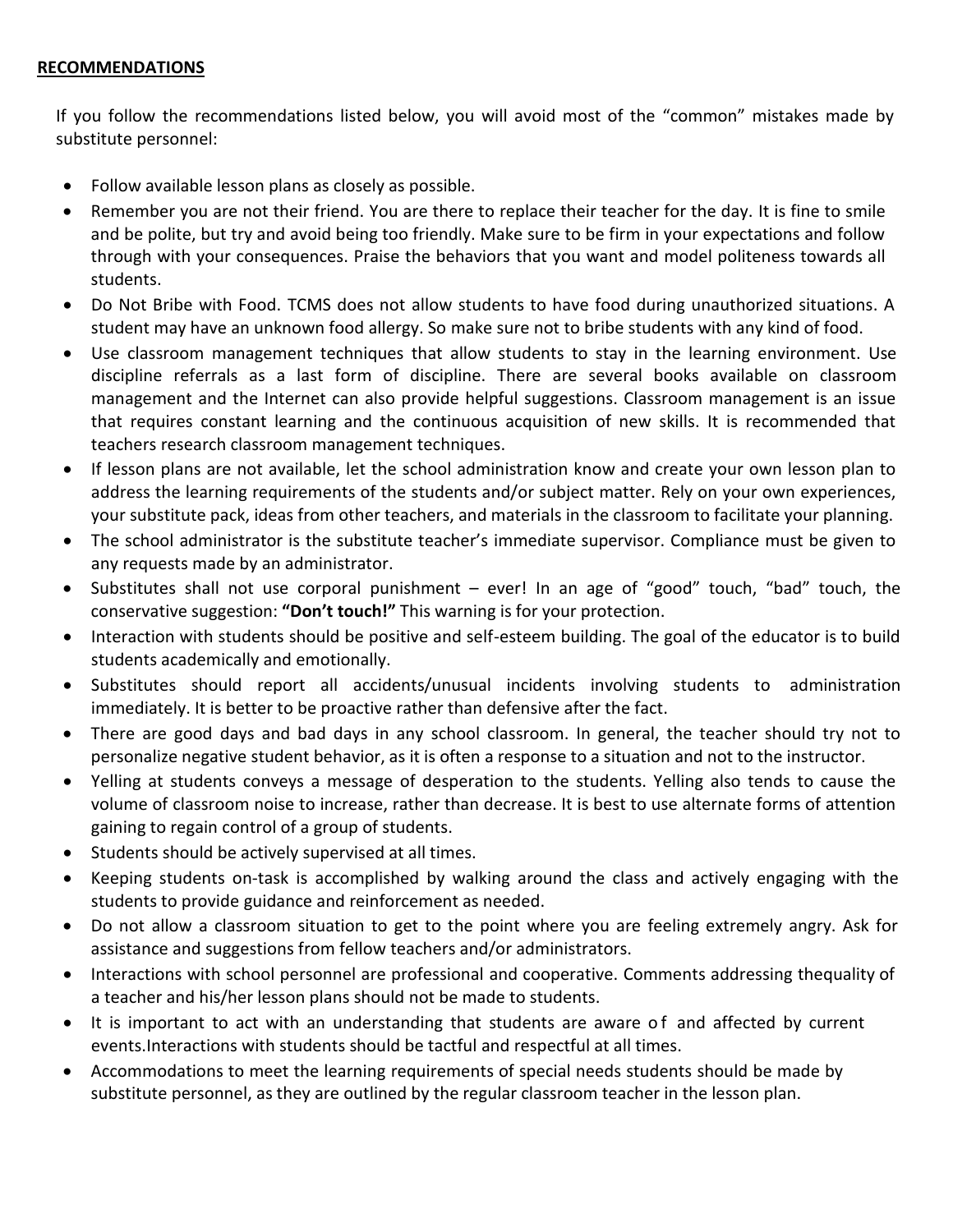- All videos shown to students must be pre-approved by the school administrator.
- No substitute teacher may physically discipline a student. This includes any type of effort to gain compliance from a child.
- Any behavior that is considered to be "threatening, intimidating, or making someone feel unsafe or uncomfortable" is considered to be harassment. Avoid behaviors that "impede someone's movements or prevent someone from moving freely".
- Substitute teachers must be flexible and able to improvise an effective lesson plan in the absence of one left by the regular teacher. Survey the classroom to get information about what is being taught. Ask similar grade level/subject area teachers and the students for information about what material is being studied. Build your own "subpack" of teaching materials and resources. Examples can be found in this handbook.
- Personal business, *i.e*. computer use, phone calls, and correspondence, is to be taken care of during nonwork hours.
- Discriminatory comments regarding a person's race, color, religion, gender, age, sexual orientation, national origin or ancestry, disability, medical condition, veteran status, or any other protected status defined by law, will not be tolerated.
- To protect the privacy of school staff, do not call staff members at home unless permitted to do so by the staff member.
- If there are questions about the appropriateness or safety of any student belongings, contact should be made with the school administration to further investigate the situation. Refrain from looking through backpacks and other student property.
- Flexibility is key in substitute teaching. The substitute must be willing to change job assignments as requested by the school administration to accommodate the needs of the students.
- School computers should not be used unless instructed to do so in the teacher's lesson plan.
- Do not take any type of pictures/videos/etc. without consent of the school site administrator.
- Substitutes should send students appearing or claiming to be ill to the nurse or the office.
- Do not refuse a child's request to go to the nurse. Prepare a pass and send it with the student.
- Do not refuse to allow students to take a bathroom break if requested.
- Be aware of individual students' rights.
- Substitutes shall not detain students at the end of the school day ever!
- Profanity is never acceptable in a classroom or around students.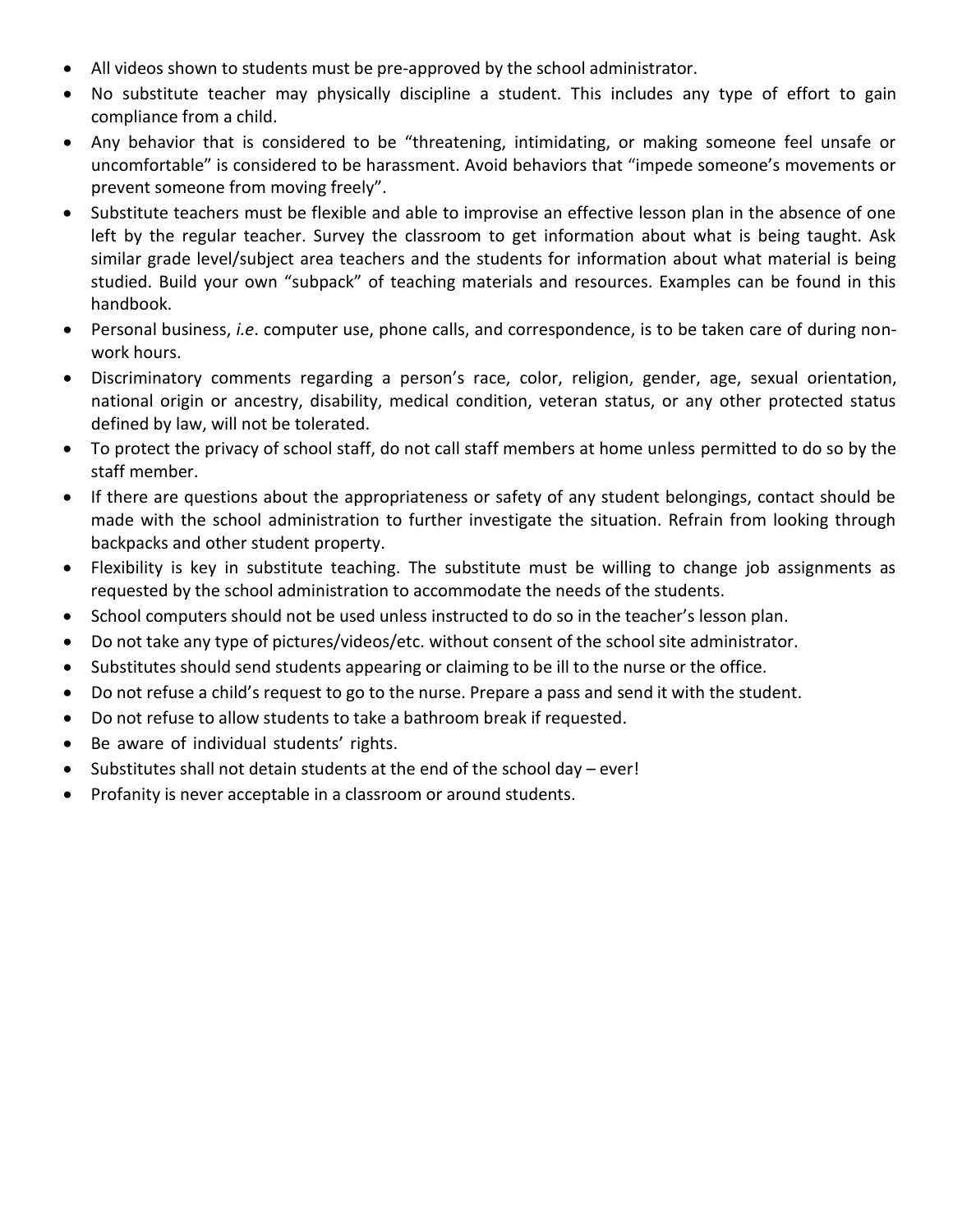# **TIPS, TRICKS, AND IDEAS TO HELP YOU**

**Remember! Always follow any instructions from the classroom teacher as closely as possible.For the times when a student (or the class!) needs something extra to do, you can prepare yourself by having your own substitute survival kit ready to go when you are!**

**Check out these great websites for ideas and resources to help you put together your own 'Bag of Tricks'!**

**Super [Substitute](http://www.supersubstituteteachers.com/) Teachers! [Enchanted](http://www.supersubstituteteachers.com/)**

**[Learnin](http://www.enchantedlearning.com/Home.html)g**

**[Ed Helper https://sites.google.com/site/stephaniefilardo/substitutes](http://www.edhelper.com/)**

**<http://www.substituteteachingatoz.com/resources.html>**

**<http://www.teacherneedhelp.com/students/subtch.htm>**

**[http://www.educationworld.com/a\\_curr/curr359.shtml](http://www.educationworld.com/a_curr/curr359.shtml)**

#### **Reading material to check out:**

**The Substitute Teacher's Organizer: A [Comprehensive](http://www.brighthub.com/link/header.aspx?u=http%3a%2f%2fwww.amazon.com%2fSubstitute-Teachers-Organizer-Comprehensive-Assignment%2fdp%2f1574717952%2fref%3dsr_1_1%3fie%3dUTF8%26s%3dbooks%26qid%3d1216317901%26sr%3d8-1%26tag%3dbrihub02-20&%3Bp=2659&%3BreturnUrl=%2feducation%2fk-12%2farticles%2f2659.aspx) Resource to Make Every [TeachingAssignment](http://www.brighthub.com/link/header.aspx?u=http%3a%2f%2fwww.amazon.com%2fSubstitute-Teachers-Organizer-Comprehensive-Assignment%2fdp%2f1574717952%2fref%3dsr_1_1%3fie%3dUTF8%26s%3dbooks%26qid%3d1216317901%26sr%3d8-1%26tag%3dbrihub02-20&%3Bp=2659&%3BreturnUrl=%2feducation%2fk-12%2farticles%2f2659.aspx) a [Success](http://www.brighthub.com/link/header.aspx?u=http%3a%2f%2fwww.amazon.com%2fSubstitute-Teachers-Organizer-Comprehensive-Assignment%2fdp%2f1574717952%2fref%3dsr_1_1%3fie%3dUTF8%26s%3dbooks%26qid%3d1216317901%26sr%3d8-1%26tag%3dbrihub02-20&%3Bp=2659&%3BreturnUrl=%2feducation%2fk-12%2farticles%2f2659.aspx)** *by Jan Herbst*

**[Substitute](http://www.brighthub.com/link/header.aspx?u=http%3a%2f%2fwww.amazon.com%2fSubstitute-Teaching-Z-Barbara-Pressman%2fdp%2f0071496327%2fref%3dsr_1_1%3fie%3dUTF8%26s%3dbooks%26qid%3d1216317971%26sr%3d1-1%26tag%3dbrihub02-20&%3Bp=2659&%3BreturnUrl=%2feducation%2fk-12%2farticles%2f2659.aspx) Teaching from A to Z** *by Barbara Pressman*